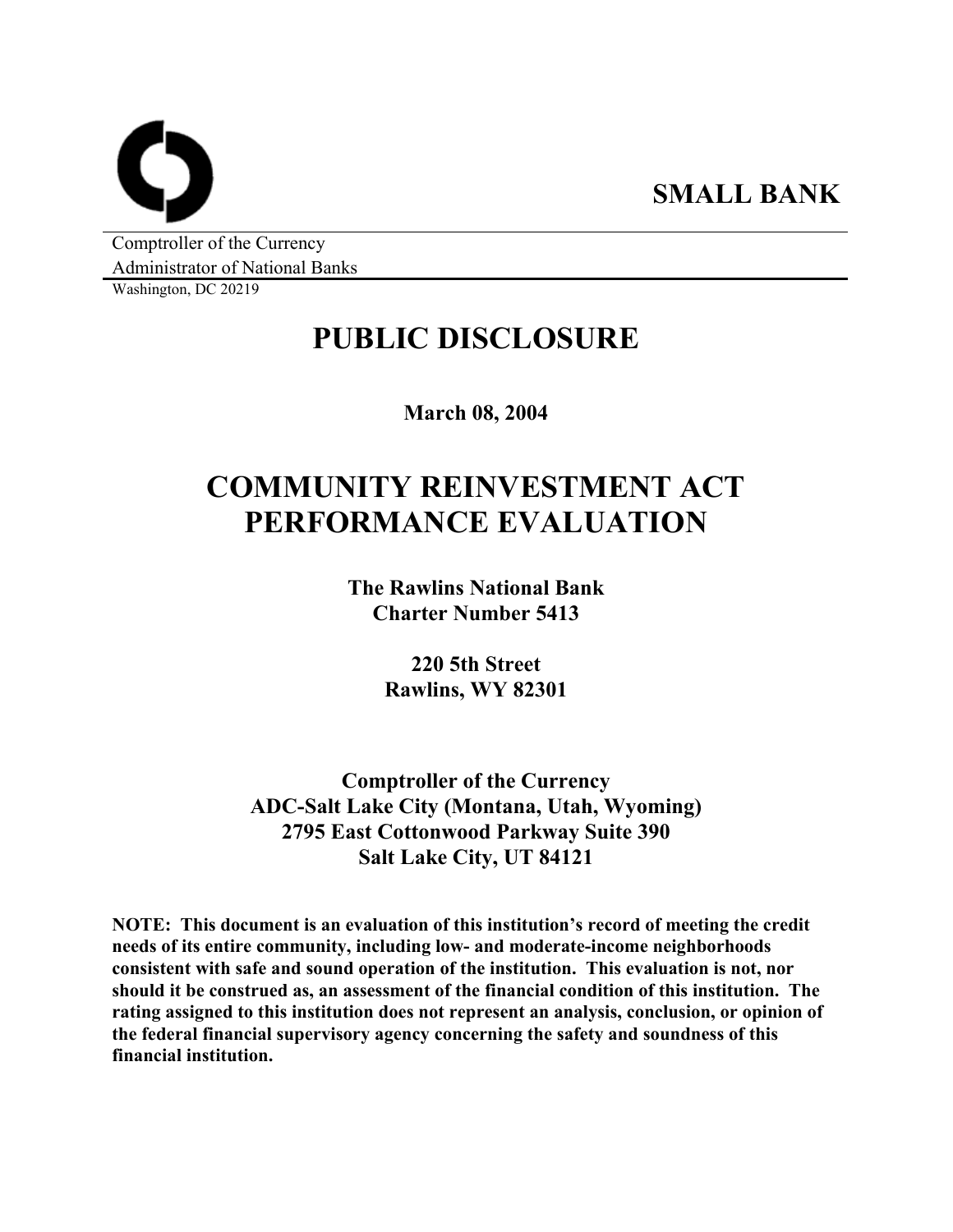### **INSTITUTION'S CRA RATING**

#### **This institution is rated Satisfactory.**

• The Rawlins National Bank (RNB) has an excellent record of lending to borrowers with different incomes.

The bank's distribution of loans to low- and moderate-income borrowers exceeds demographic comparators. Based on the 30 consumer borrowers sampled, the bank's distribution of loans to low- and moderate-income individuals greatly exceeded the percentage of assessment area (AA) families in the low- and moderate-income categories. RNB granted nearly 57 percent of its consumer loans to low- and moderate-income borrowers, while demographic data shows that only 42 percent of families in the AA fall into the low- and moderate-income category. We obtained the demographic information from the 2000 United States Census.

The distribution of loans to businesses of different sizes is difficult to compare. More than 26 percent of AA businesses did not identify revenue size. Based on our sample, the bank makes 83 percent of its business loans to small businesses. This compares favorably with the demographic comparator of 71 percent, but compares unfavorably with the percentage of reporting businesses that are small businesses (96 percent). The large percentage of businesses not reporting revenue size diminishes the usefulness of this comparison. We obtained the demographic information from 2002 Dunn and Bradstreet reports.

- The bank originated a majority of its loans in the AA. Based on our sample of consumer loans, RNB originated 90 percent of its loans both by number and dollar amount within its AA. Based on our sample of business loans, the bank originated 77 percent of its loans by number and 65 percent by dollar amount within its AA.
- The bank's average loan-to-deposit ratio since the last examination is good.

The bank's average loan-to-deposit ratio over the past 18 quarters exceeds the standard for satisfactory performance. The bank's average loan-to-deposit ratio of 69 percent compares favorably to the ratios of similarly situated banks in the AA. Competing banks' ratios ranged from 46 percent to 74 percent and averaged 63 percent.

- An analysis of the geographic distribution of loans was not applicable because the AA's five census tracts are all categorized as middle-income geographies.
- RNB did not receive any consumer complaints about its performance in helping to meet the credit needs of the AA during the evaluation period.
- We found no evidence of illegal discrimination or other illegal credit practices.